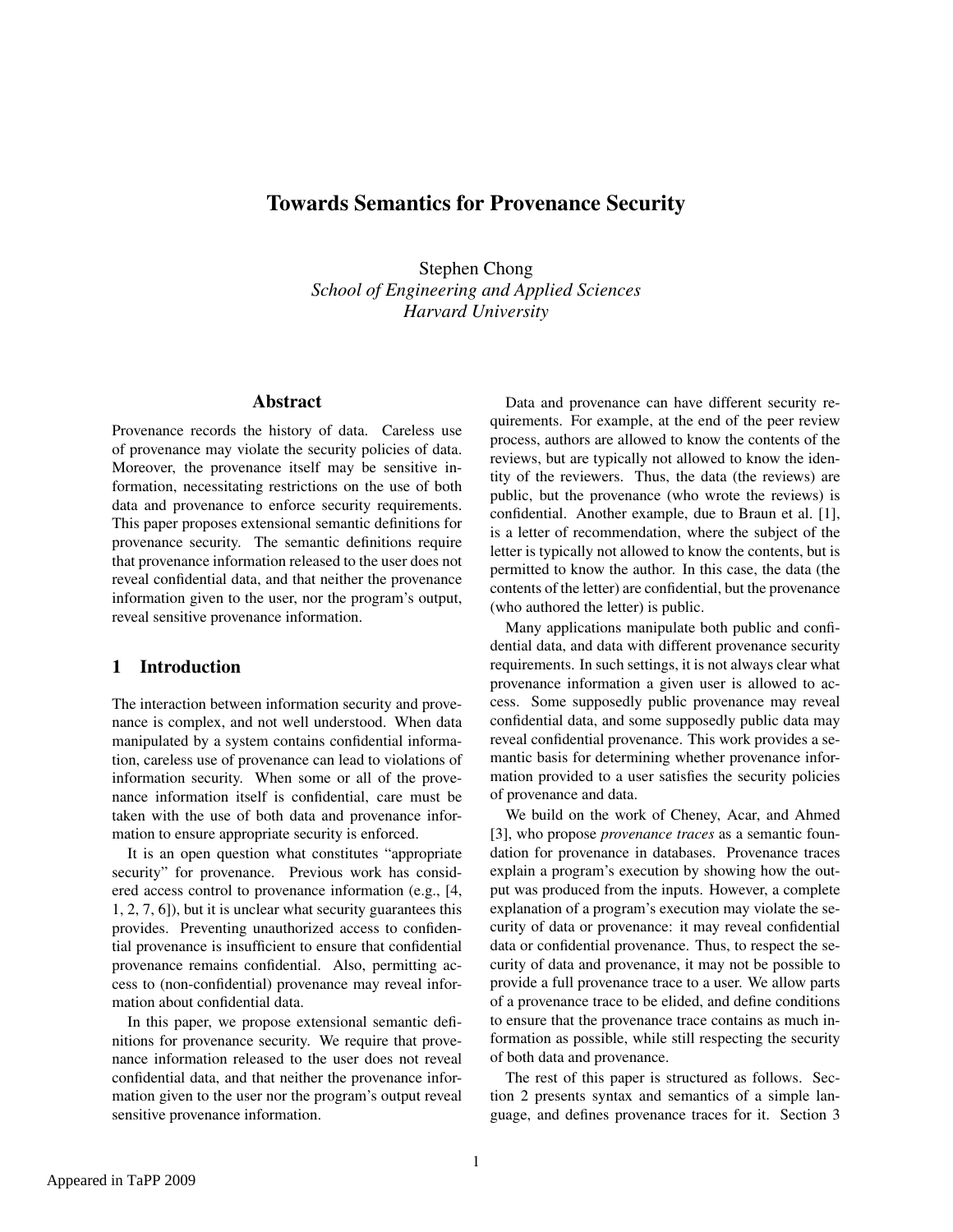$$
\overline{\sigma, l \Leftarrow e \Downarrow \sigma [l \mapsto \sigma(e)]} \quad l \notin \text{dom}(\sigma)
$$

$$
\frac{\sigma, l' \Leftarrow c_0 \Downarrow \sigma' \quad \sigma', l \Leftarrow c_1 [l'/x] \Downarrow \sigma''}{\sigma, l \Leftarrow \text{let } x = c_0 \text{ in } c_1 \Downarrow \sigma''} \quad l' \notin \text{dom}(\sigma)
$$

$$
\frac{\sigma, l \Leftarrow c_i \Downarrow \sigma'}{\sigma, l \Leftarrow \text{if } l' \text{ then } c_0 \text{ else } c_1 \Downarrow \sigma'} \quad i = \begin{cases} 0 & \text{if } \sigma(l') \neq 0 \\ 1 & \text{otherwise} \end{cases}
$$

<span id="page-1-1"></span>Figure 1: Operational semantics

defines security policies for data and provenance. Section [4](#page-3-0) defines semantic conditions for provenance security. Section [5](#page-4-6) discusses future work.

## <span id="page-1-0"></span>2 Language

We use a simple calculus that is sufficient to investigate issues in provenance security. We expect the results of this paper to apply in a straightforward manner to richer languages. Programs c include let-commands, conditionals, and expressions e. We assume that expressions contain variables  $x$ , literal values  $v$ , and locations  $l$ , but leave them otherwise unspecified.

$$
c ::= e | \text{ let } x = c_0 \text{ in } c_1 | \text{ if } x \text{ then } c_0 \text{ else } c_1
$$
  

$$
e ::= x | v | l | \dots
$$

We define a large-step operational semantics for the language. The operational semantics uses *stores*, which are functions from locations to values. Following the no-tation of Cheney et al. [\[3\]](#page-4-5), the judgment  $\sigma, l \Leftarrow c \Downarrow \sigma'$ means that given initial store  $\sigma$ , the program c evaluates to store  $\sigma'$ , and the result of the program is  $\sigma'(l)$ ; we call l the *output location*, as this is where the result is stored. Inference rules for the semantics are given in Figure [1.](#page-1-1) We write  $\sigma(e)$  for the result of evaluating e with all locations l replaced by  $\sigma(l)$ . We write  $\sigma[l \mapsto v]$  for the store that maps location  $l$  to value  $v$  and otherwise behaves exactly like  $\sigma$ . We write  $c[l/x]$  for the result of substituting location  $l$  for every occurrence of free variable  $x$  in program c.

Note that a value stored in a location is never overwritten: if  $\sigma, l \Leftarrow c \Downarrow \sigma'$  then  $l \not\in \text{dom}(\sigma)$  and for all  $l' \in \text{dom}(\sigma)$ ,  $\sigma(l') = \sigma'(l')$ . Also, c will read the value of location l in initial store  $\sigma$  only if l appears in c. We write  $\text{loc}(c)$  for the set of locations that appear in c, and refer to  $loc(c)$  as the *input locations* of c.

#### 2.1 Provenance traces

A *provenance trace* summarizes the execution of a program. The provenance traces used in this paper are similar to those of Cheney et al. [\[3\]](#page-4-5), but we permit parts of the trace to be elided, indicated with the symbol  $\star$ . The syntax of provenance traces is:

$$
T ::= l \leftarrow e | T_0; T_1 | \text{cond}(l, v, T)
$$

$$
| l \leftarrow \star | \text{cond}(\star, v, T) | \text{cond}(l, \star, \star) | \star
$$

*Assignment trace*  $l \leftarrow e$  records that new location l was created, and the value assigned to  $l$  was the evaluation of expression *e. Partial assignment trace*  $l \leftarrow \star$ records that new location l was created, but does not record the provenance of the value stored there. *Sequential composition trace*  $T_0$ ;  $T_1$  records that first trace  $T_0$ was performed, and then trace  $T_1$ . *Conditional trace*  $\text{cond}(l, v, T)$  records that a conditional command was executed: location  $l$  was evaluated to determine which branch to take,  $v \in \{0, 1\}$  indicates which branch was taken, and trace  $T$  records the evaluation of the branch. The partial conditional trace cond( $\star$ , v, T) records which branch was taken, and the trace for that branch, but does not record which location was used as the test. Similarly, the partial conditional trace cond $(l, \star, \star)$  records which location was used as the test, but not the result of the test or the trace for the appropriate branch. Finally, *unknown trace*  $\star$  records no information about the execution.

Given evaluation  $\sigma, l \Leftarrow c \Downarrow \sigma'$  and provenance trace T, *trace consistency judgment*  $\sigma, l \Leftarrow c \Downarrow \sigma' \models T$  states that  $T$  is consistent with the evaluation. Figure [2](#page-2-1) presents inference rules for the judgment. Intuitively, elided trace  $\star$  is consistent with any evaluation, partial assignment trace  $l \leftarrow \star$  is consistent with any assignment to location l, and the partial conditional traces cond( $\star$ , v, T) and cond( $l, \star, \star$ ) are consistent with conditional commands regardless of, respectively, the location tested, and the branch taken. Assignment trace  $l \leftarrow e$  is consistent with only command e. Conditional trace cond $(l, v, T)$  is consistent with conditional command if l then  $c_0$  else  $c_1$  provided that branch  $c_v$  was evaluated and T is consistent with that evaluation. Finally, trace  $T$ ;  $T'$  is consistent with command let  $x = c_0$  in  $c_1$  if T is consistent with the evaluation of  $c_0$  and  $T'$  is consistent with the evaluation of  $c_1$ , where variable x is replaced with the output location for the evaluation of  $c_0$ .

Trace consistency is similar to consistency as defined by Cheney et al. [\[3\]](#page-4-5): both require that the trace describe what happened during the execution. Cheney et al. [\[3\]](#page-4-5) also define *fidelity*, which requires that traces contain enough information to describe how the program would have executed with different inputs. We ignore fidelity in this paper: traces with parts elided for security purposes may not contain enough information to fully reconstruct the execution of a program, and thus will not satisfy fi- $delity<sup>1</sup>$  $delity<sup>1</sup>$  $delity<sup>1</sup>$ 

<span id="page-1-2"></span> $1$ Our disregard of fidelity is also the reason our conditional traces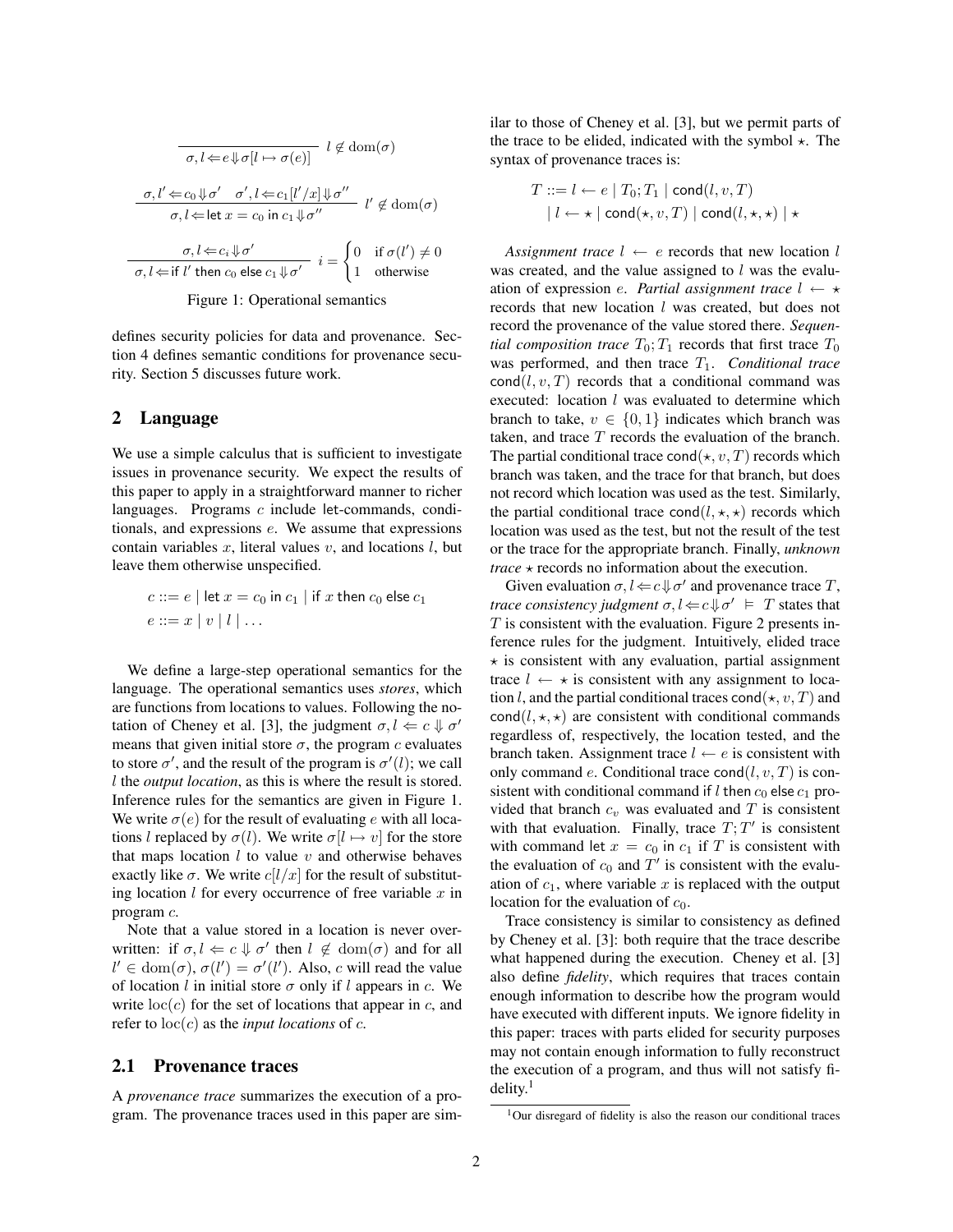$$
\sigma, l \Leftarrow e \Downarrow \sigma' \models l \leftarrow e
$$
\n
$$
\sigma, l \Leftarrow e \Downarrow \sigma' \models T \quad \sigma', l \Leftarrow c_1[l'/x] \Downarrow \sigma'' \models T'
$$
\n
$$
\sigma, l \Leftarrow e \Downarrow \sigma' \models l \leftarrow \star
$$
\n
$$
\sigma, l \Leftarrow c_v \Downarrow \sigma' \models T \quad v = \begin{cases} 0 & \text{if } \sigma(l') \neq 0 \\ 1 & \text{otherwise} \end{cases}
$$
\n
$$
\sigma, l \Leftarrow c_v \Downarrow \sigma' \models T \quad v = \begin{cases} 0 & \text{if } \sigma(l') \neq 0 \\ 1 & \text{otherwise} \end{cases}
$$
\n
$$
\sigma, l \Leftarrow c_v \Downarrow \sigma' \models T \quad v = \begin{cases} 0 & \text{if } \sigma(l') \neq 0 \\ 1 & \text{otherwise} \end{cases}
$$
\n
$$
\sigma, l \Leftarrow c_v \Downarrow \sigma' \models T \quad v = \begin{cases} 0 & \text{if } \sigma(l') \neq 0 \\ 1 & \text{otherwise} \end{cases}
$$
\n
$$
\sigma, l \Leftarrow c_v \Downarrow \sigma' \models T \quad v = \begin{cases} 0 & \text{if } \sigma(l') \neq 0 \\ 1 & \text{otherwise} \end{cases}
$$
\n
$$
\sigma, l \Leftarrow c_v \Downarrow \sigma' \models T \quad v = \begin{cases} 0 & \text{if } \sigma(l') \neq 0 \\ 1 & \text{otherwise} \end{cases}
$$
\n
$$
\sigma, l \Leftarrow c \Downarrow \sigma' \models \star
$$

<span id="page-2-1"></span>Figure 2: Trace consistency  $\sigma, l \Leftarrow c \Downarrow \sigma' \models T$ 

| $T \leq T$                               | $T_0 \leq T_1$                                           |                                                      |
|------------------------------------------|----------------------------------------------------------|------------------------------------------------------|
| $T \leq T$                               | $\star \leq T$                                           | $\text{cond}(l, v, T_0) \leq \text{cond}(l, v, T_1)$ |
| $l \leftarrow \star \leq l \leftarrow e$ | $\text{cond}(\star, v, T_0) \leq \text{cond}(l, v, T_1)$ |                                                      |
| $T_0 \leq T_1$                           | $T'_0 \leq T'_1$                                         |                                                      |
| $T_0; T'_0 \leq T_1; T'_1$               | $\text{cond}(l, \star, \star) \leq \text{cond}(l, v, T)$ |                                                      |

\nFigure 3: Information order  $\leq$  on traces

<span id="page-2-2"></span>We define an information order  $\leq$  on traces. Inference rules for the relation are given in Figure [3.](#page-2-2) Intuitively, if  $T_0 \n\leq T_1$  then  $T_0$  contains less information about an evaluation than  $T_1$ . The following theorem shows that if  $T_0$  contains less information than  $T_1$ , and  $T_1$  is consistent with an evaluation, then so is  $T_0$ .

**Theorem 1** *Given evaluation*  $\sigma, l \Leftarrow c \Downarrow \sigma'$  *and traces*  $T_0$ *and*  $T_1$  *such that*  $T_0 \leq T_1$ *, if*  $\sigma, l \Leftarrow c \Downarrow \sigma' \models T_1$  *then*  $\sigma, l \Leftarrow c \Downarrow \sigma' \models T_0.$ 

We say that input location l *affects the result* of program  $c$  if the result produced by  $c$  depends on the value stored in location *l*. That is, changing the value stored in l has the potential to change the result of the program.

**Definition 1** *Given initial store*  $\sigma$  *and location*  $l \in$  $dom(\sigma) \cap loc(c)$ , *l* affects the result *of program c if there exists values*  $v_0$  *and*  $v_1$  *such that*  $\sigma[l \mapsto v_0], l' \Leftarrow c \Downarrow \sigma'_0$ and  $\sigma[l \mapsto v_1], l' \Leftarrow c \Downarrow \sigma'_1$  and  $\sigma'_0(l') \neq \sigma'_1(l').$ 

We write depend $(c, \sigma)$  for the set of all locations in  $\sigma$ that affect the result of  $c$ .

A location may appear in a (consistent) provenance trace of an evaluation of  $c$  even if it does not affect the result of c. For example, given the program  $l_0 \times 0 + l_1$ , location  $l_0$  does not affect the result, and  $l_1$  does. However, both locations are in the trace  $l_2 \leftarrow l_0 \times 0 + l_1$ , which is consistent with the program's evaluation.

#### <span id="page-2-0"></span>3 Security policies

In this section we define security policies for locations. The security policies declare whether the data stored in a location is confidential data or public data, and whether the location has confidential provenance or public provenance. A location has confidential provenance if it should not be known whether this location affects the result of the computation.

We assume a set of security levels  $S$  with a partial order  $\sqsubseteq$ . If  $s_0 \sqsubseteq s_1$  then security level  $s_1$  is at least as restrictive as security level  $s_0$ . For the rest of the paper we use the two element lattice  $S = \{L, H\}$  where  $L \nightharpoonup H$ . Level H represents *high confidentiality*, or *secret*, and level L represents *low confidentiality*, or *public*. The results generalize to arbitrary sets  $S$ .

Policies for locations are of the form  $s_0$  loc<sub>s1</sub> where  $s_0, s_1 \in S$ . The level  $s_0$  is the *data security level*, the security level to enforce on the contents of a location;  $s_1$ is the *provenance security level* and is the security level to enforce on information about whether the location affects the result of the evaluation.

A *security context for program* c is a function Γ :  $loc(c) \rightarrow$  **Policy** that assigns security policies to the input locations of  $c$ . In this paper, we are concerned with enforcing security policies of input locations; determining and enforcing security policies on intermediate and output locations is left to future work.

For convenience we use  $\Gamma$  to define some sets of locations. Set DataLow<sub>Γ</sub> are locations in dom(Γ) with data security level L; set DataHigh<sub>Γ</sub> are locations in  $dom(\Gamma)$  with data security level H (or equivalently, the locations not in DataLow<sub>Γ</sub>). Set ProvHigh<sub>Γ</sub> are locations in  $dom(\Gamma)$  with provenance security level H.

 $\text{cond}(l, v, T)$  have fewer annotations than those of Cheney et al. [\[3\]](#page-4-5).

 $\textbf{DataLow}_{\Gamma} = \{l \in \text{dom}(\Gamma) \mid \Gamma(l) = L \text{ loc}_{s}, s \in \mathcal{S}\}\$ DataHigh<sub>Γ</sub> = { $l \in \text{dom}(\Gamma) \mid l \notin \text{DataLow}_{\Gamma}$ }  $$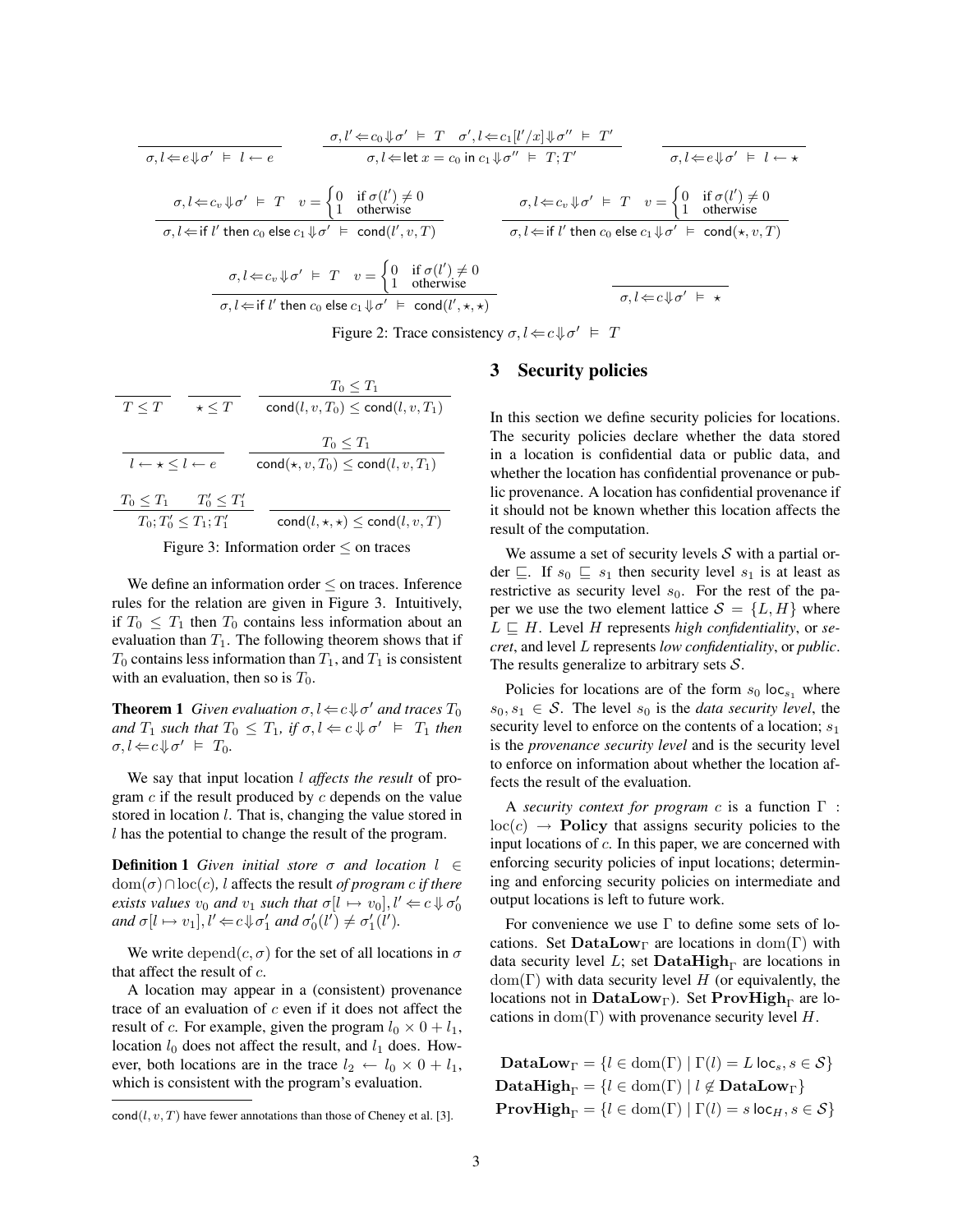#### <span id="page-3-0"></span>4 Provenance security

Given program c, initial store  $\sigma$ , and security context Γ, we assume that there is a *low observer*, an agent that can observe the contents of any input location  $l \in$  $\mathbf{DataLow}_{\Gamma}$ . The low observer does not directly observe the evaluation of c, but given evaluation  $\sigma, l \leftarrow c \Downarrow \sigma'$ , the low observer can observe  $\sigma'(l)$ , the content of output location l. The observer is then given a provenance trace T that is consistent with the evaluation  $\sigma, l \Leftarrow c \Downarrow \sigma'.$ (The observer could be given the entire provenance trace T, or T could be used to determine the access control policy for the observer's access to provenance.)

To ensure the security policies of input locations are respected, we must define security requirements that ensure neither the program result nor the provenance trace reveal anything about the values stored in locations DataHigh<sub>Γ</sub> or which locations in ProvHigh<sub>Γ</sub> affect the result of the program. Ideally, the trace  $T$  should be maximal in the information ordering  $\leq$  while satisfying the security requirements.

In this paper we propose extensional security requirements that restrict what information is revealed by the provenance trace, and that ensure the program result respects the provenance security policies. We do not consider what information the program result reveals about confidential input values; much work in language-based security considers this problem [\[5\]](#page-4-7).

A naive attempt to ensure that the trace  $T$  does not reveal which locations in  $\text{ProvHigh}_{\Gamma}$  affect the result is to require that  $T$  does not contain any location in **ProvHigh** $\Gamma$ , but allow it to contain any other location, i.e., to require that  $\text{loc}(T) \cap \text{ProvHigh}_{\Gamma} = \emptyset$ , where  $loc(T)$  is the set of locations that appear in trace T. This is analogous to using access control to prevent access to parts of the provenance marked as sensitive, but allowing all other accesses.

However, consider the following program.

let 
$$
x = l_0
$$
 in  
if x then  $(l_1 \text{ xor } l_2)$  else  $(l_1 \text{ xor } l_3)$ 

where the policies of locations are

$$
\Gamma(l_0) = L \log_L \qquad \qquad \Gamma(l_1) = H \log_L
$$
  

$$
\Gamma(l_2) = H \log_H \qquad \qquad \Gamma(l_3) = H \log_H.
$$

Note that the low observer is allowed to know the value stored in location  $l_0$ , but not the values stored in other locations. The low observer is permitted to learn whether  $l_1$  affects the result, but not whether  $l_2$  or  $l_3$  do. Suppose that the value in location  $l_0$  is 42. Then trace  $T = l_4 \leftarrow l_0$ ; cond $(l_4, 0, \star)$  is consistent with the program evaluation, and does not contain any locations from ProvHigh<sub> $\Gamma$ </sub>. However, given trace T (and assuming the observer knows the program text) the low observer knows which branch of the if command was taken, and thus can infer that location  $l_2$  affects the result, violating the security policy of  $l_2$ . Thus we reject  $\text{loc}(T) \cap \text{ProvHigh}_{\Gamma} = \emptyset$  as a suitable security requirement.

We propose instead *provenance security* which requires that for any location  $l \in \mathbf{ProvHigh}_{\Gamma}$ , the provenance trace  $T$  is consistent with two evaluations, one in which  $l$  affects the result, and one in which  $l$  does not affect the result. The two evaluations must have the same values in the low-observable input locations, and must produce the same result. This ensures that neither the provenance trace nor the result reveals which locations in ProvHigh<sub> $\Gamma$ </sub> affect the result.

Definition 2 (Provenance security) *Provenance trace T satisfies* provenance security *for*  $\sigma_0$ ,  $l \Leftarrow c \Downarrow \sigma'_0$  *exactly when:*

 $\sigma_0, l \Leftarrow c \Downarrow \sigma'_0 \models T$  and *for all*  $l' \in \mathbf{ProvHigh}_{\Gamma}$  *there is a store*  $\sigma_1$  *such that*  $\sigma_0(l'') = \sigma_1(l'')$  for all  $l \in \mathbf{DataLow}_{\Gamma}$  and  $\sigma_1, l \leftarrow c \Downarrow \sigma'_1$  and  $\sigma'_0(l) = \sigma'_1(l)$  and  $\sigma_1, l \Leftarrow c \Downarrow \sigma'_1 \models T$  and  $l' \in \text{depend}(c, \sigma_0) \iff l' \notin \text{depend}(c, \sigma_1)$ *.* 

For any location  $l \in \mathbf{ProvHigh}_{\Gamma}$ , provenance security provides plausible deniability: if  $l$  affects the result, then there is an evaluation in which  $l$  does not affect the result, and that evaluation produces the same result, is consistent with trace  $T$ , and has the same values in the low-observable input locations. Similarly, if l does not not affect the result, then there is an evaluation in which l affects the result, and that evaluation produces the same result, is consistent with trace  $T$ , and has the same values in the low-observable input locations.

Returning to the example above, we see that the trace  $T = l_4 \leftarrow l_0$ ; cond $(l_4, 0, \star)$  does not satisfy provenance security for the program let  $x =$  $l_0$  in if x then  $(l_1 \times r l_2)$  else  $(l_1 \times r l_3)$ , since only evaluations that execute the  $l_1$  xor  $l_2$  branch are compatible with  $T$ , and thus  $T$  reveals that the result depends on  $l_2$ . Indeed, there is no trace that satisfies provenance security for any evaluation of this command, since  $l_0 \in \textbf{DataLow}_\Gamma$ , and so the low observer always knows which branch is executed.

Implicit in provenance security is the conservative assumption that the low observer knows the program  $c$ that was evaluated. If we make the stronger (and po-tentially dangerous<sup>[2](#page-3-1)</sup>) assumption that the low observer does not know some parts of the program then we can use a weaker security condition: for every location in

<span id="page-3-1"></span><sup>2</sup>*Security by obscurity* is generally regarded as an inadequate mechanism to ensure security.